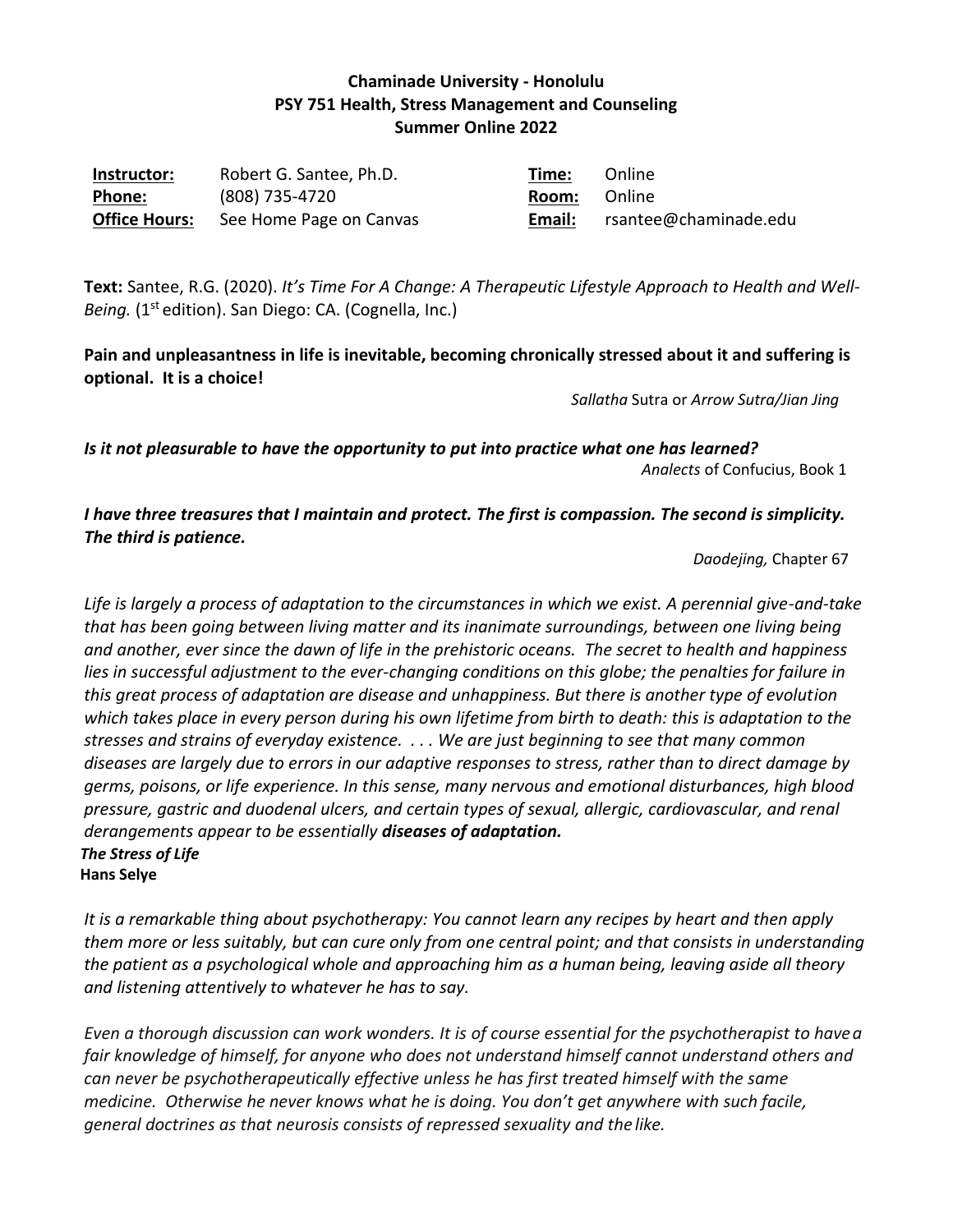*The psychotherapist must be a philosopher in the old sense of the word. Classical philosophy was a certain view of the world as well as of conduct. For the oldest authorities of the Church even Christianity was a sort of philosophical system with a code of conduct to match. There were philosophical systems for a satisfying or happy way of living. Psychotherapy means something of the sort too. It must always deal with the whole man and not merely with organs. So it must also proceed from the whole of the doctor.*

**Carl Jung's letter (April 21, 1947) to his cousin Richard Otto Preiswerk Adler, G. (Ed.), Jaffé, A. (Ed.), Jung, C. (1973, 456). Letters of C. G. Jung. London: Routledge,** <https://doi.org/10.4324/9781315723945>

*Whistling to keep up courage is no mere figure of speech. On the other hand, sit all day in a moping posture, sigh, and reply to everything with a dismal voice, and your melancholy lingers. There is no more valuable precept in moral education than this, as all who have experience know: if we wish to conquer undesirable emotional tendencies in ourselves, we must assiduously, and in the first instance cold-bloodedly, go through the outward motions of those contrary dispositions we prefer to cultivate. The reward of persistency will infallibly come, in the fading out of the sullenness or depression, and the advent of real cheerfulness and kindliness in their stead. Smooth the brow, brighten the eye, contract the dorsal rather than the ventral aspect of the frame, and speak in a major key, pass the genial compliment, and your heart must be frigid indeed if it do not gradually thaw! What is an Emotion?*

**William James (1884)**

<http://psychclassics.yorku.ca/James/emotion.htm>

#### **Online**

Psy 751 is an online asynchronous format course via canvas. There will be no zoom. There will be no pre-recorded lectures. After reading this syllabus, please go to and review the canvas home page and the week 1 module.

The entire course is structured through the module format on Canvas where all your assignments, requirements, PowerPoint presentations to review, articles to read, videos to watch (links to the videos are in the weekly module), discussion questions, and readings are indicated. The Files link contains the syllabus, all the PowerPoint Presentations, exercises, samples for assignments, and articles to read. In addition to the modules, the syllabus also lists on a weekly basis the videos to watch and their links, the PowerPoint presentations to review, and chapter readings. The sample Personal Stress Management Program (PSMP), and the sample PSMP analysis are contained within thesyllabus.

All graded papers, the PSMP, the weekly PSMP analyses, discussion questions and participation responses will be posted on a Monday. **They are all submitted through canvas**. They are all always due, for their respective week Sunday **before** midnight. **If they are late, they will not be accepted**. Both the mid-term and final exam both are 25 item multiple choice exams for which you have 30 minutes for each to complete. **The mid-term is taken**, during its assigned week (Monday through Sunday) through canvas any day with the due date before 11pm on **Sunday 8/14**. **The final exam is taken the during the final assigned week on Sunday, Monday, or Tuesday with the due date before 11pm Tuesday 9/6.**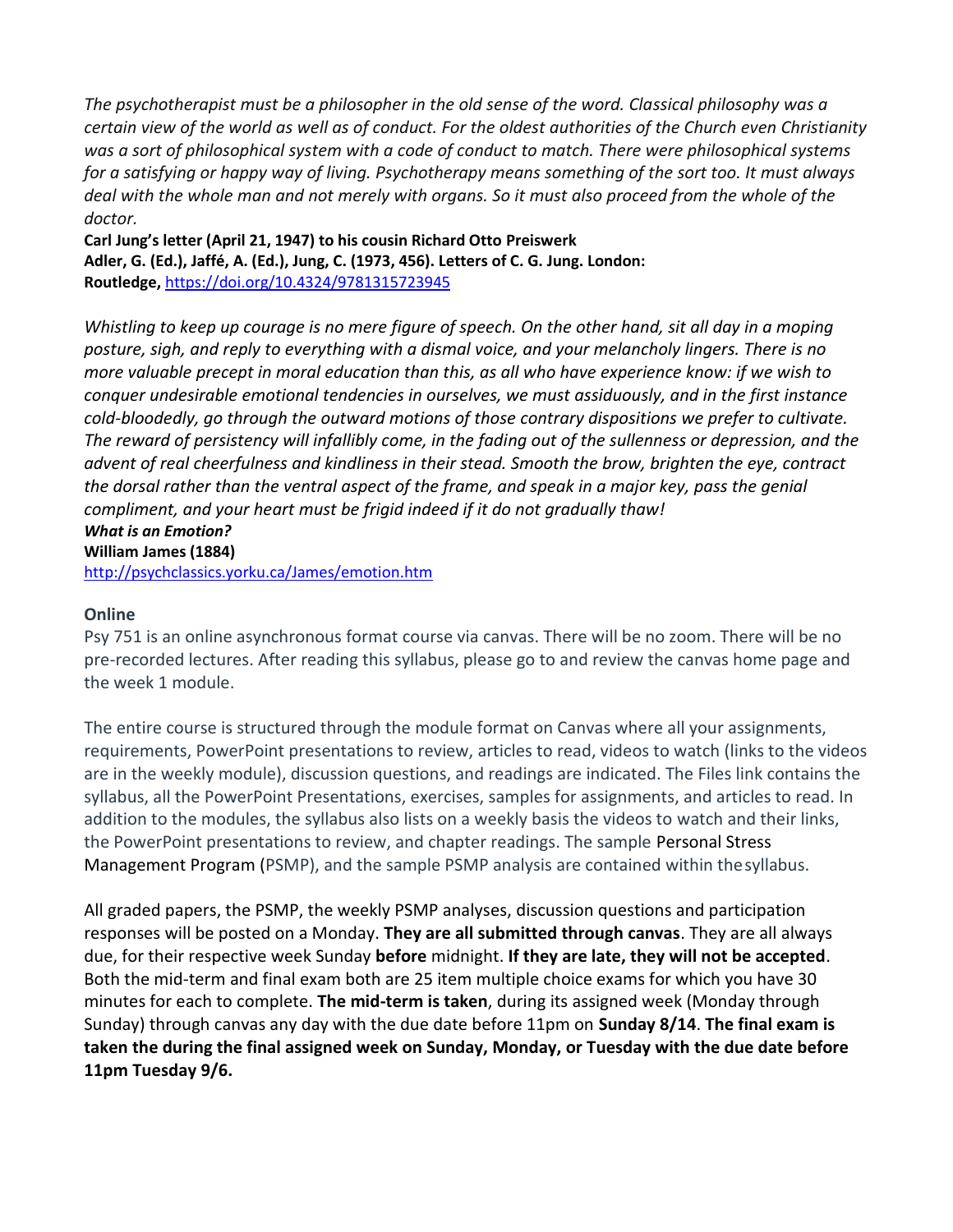All papers are submitted through canvas, discussion questions and participation responses are submitted through canvas, and both the mid-term and final exam are taken through canvas.

**Please note there is no extra credit given for this course. There are no incompletes given for this course. Late papers (**All graded papers, the PSMP, the weekly PSMP analyses, discussion questions and participation responses) **will not be accepted.**

**Discussion Question Response and Participation Response requirements: See Home Page and Module on Canvas.**

#### **ACA 2014 Code of Ethics**

#### **Section C: Professional Responsibility Introduction**

… counselors engage in self-care activities to maintain and promote their own emotional, physical, mental, and spiritual well-being to best meet their professional responsibilities.

#### **C.2.g: Impairment**

Counselors monitor themselves for signs of impairment from their own physical, mental, or emotional problems and refrain from offering or providing professional services when impaired. They seek assistance for problems that reach the level of professional impairment, and, if necessary, they limit, suspend, or terminate their professional responsibilities until it is determined that they may safely resume their work. Counselors assist colleagues or supervisors in recognizing their own professional impairment and provide consultation and assistance when warranted with colleagues or supervisors showing signs of impairment and intervene as appropriate to prevent imminent harm to clients. <https://www.counseling.org/Resources/aca-code-of-ethics.pdf>

#### **Course Description**

The scope of this course is a psycho-educational, integrative, holistic, self-care approach to counseling, for both counselor and client, relative to generating and implementing adaptive solutions for adaptive problems in various ever-changing environmental contexts. The general focus of the course is the relationship between mind, body, and environment. The specific focus of this course is the exploration of the relationship between, health, psychological moods, and personal/social contexts. This course will examine such areas as: a personal stress management program (PSMP), evolutionary theory, neuroscience, the stress response, stress management, nutrition, exercise, sleep, sedentary behavior, inter-personal relationships, humor, personal responsibility, immune system, time management, cognitive restructuring/re-framing, and meditation.

In addition, Daoist, Buddhist, and Confucian approaches are integrated with the western approach to provide cross-cultural perspectives and practices regarding generating and implementing adaptive solutions for adaptive problems within the context of health, stress management and counseling. Course emphasis will be on preventive/self-care counseling for both the counselor and the client.

*It is imperative that students keep all syllabi from all courses taken while in the MSCP program to facilitate the application process for licensing, certification, doctorate school application, etc.*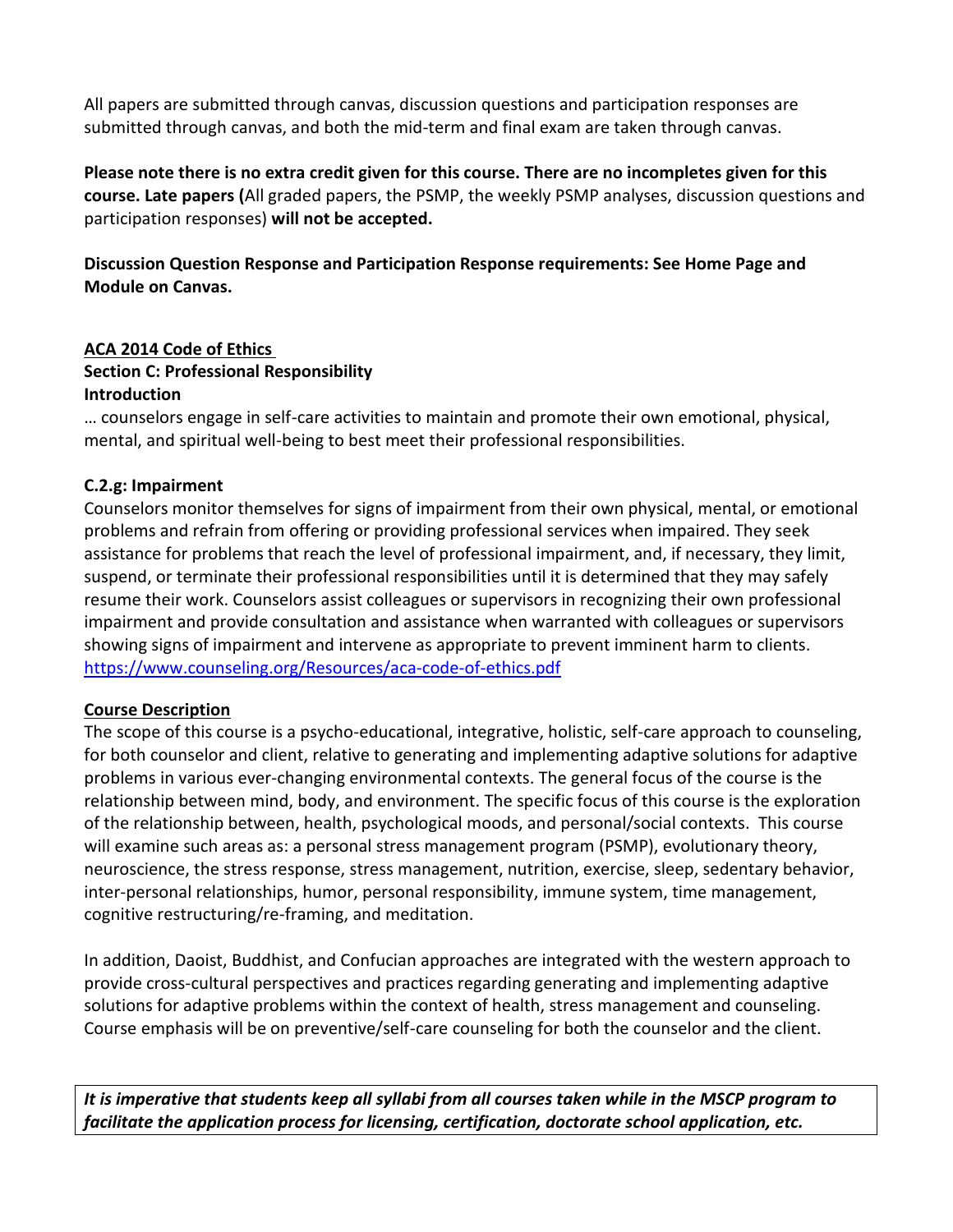### **MSCP Core Program Learning Outcomes (PLOs)**

- 1. Students will identify core counseling theories, principles, concepts, techniques and facts.
- 2. Students will demonstrate the ability to facilitate the counseling process withclients.
- 3. Students will identify the relationship between adaptation and change and the counseling process.

### **Student Learning Outcomes**

**1. Declarative Knowledge:** Students will identify core counseling theories, principles, concepts, techniques and facts in the field of health, stress management, and counseling **via** a multiple-choice midterm and final exam. This outcome links directly to the MSCP Core **PLO#1**.

**1. Procedural/Performance Knowledge:** Students will identify the relationship between adaptation and change and the counseling process in the field of health, stress management, and counseling **via** writing a paper on **1)**: Your own Personal Stress Management Program (PSMP), **2)** your weekly PSMP analyses, **3)** your ACA **Ethical Guidelines** Self-Care and Self-Monitoring analysis, **4**) analyzing Buddhist, Daoist, and/or Confucian quotes and how they are relevant to/beneficial to the field of Health, Stress Management, and Counseling for both the counselor's and client's health and well-being, and 5) 5 Animals Frolic Journal/Analysis. This outcome links directly to the MSCP Program Core **PLO#3.**

# **Use the Modules in Canvas for PPP, videos, course requirements, instructions, and assignments. Essentially you navigate your way through this course using Canvas.**

## **Grading**

**1.** This paper is about your experiences performing the Five Animal FrolicQigong once a day for 10 minutes for 21 consecutive days **beginning on 7/8 and finishing on 7/29. Due 8/31**. Each day for 21 days, I want you to keep a journal where, for each day/date, you write down and describe your physical, psychological, and

> behavioral experiences performing the Five Animals Frolic Qigong for that day. At the end of 21 days, I want you to write a paper discussing, across the following five sections, what this experience of performing the Five Animals Frolic Qigong had on your **1**) daily stress levels, **2)** overall stress levels by comparing day 1 with day 21, **3)** your ability to relax, **4)** overall and interpersonal health and wellbeing, **5)** how it can be beneficial to you personally, as a counselor, and for your client.

The video you will follow each day is found on YouTube and is called **Five Animals Frolic with Dr. Santee**

<https://www.youtube.com/watch?v=x5RELL84J4E>

The video is 5 minutes long so you can follow it two times in a row. I want you to include your 21-day journal **(which does not count as part of the typed, two full single-spaced pages but does count for 10 of the 30 points for the assignment)** when you submit your paper. Your journal also needs to be typed and included as part of the paper submission. **Do not** submit your journalseparately.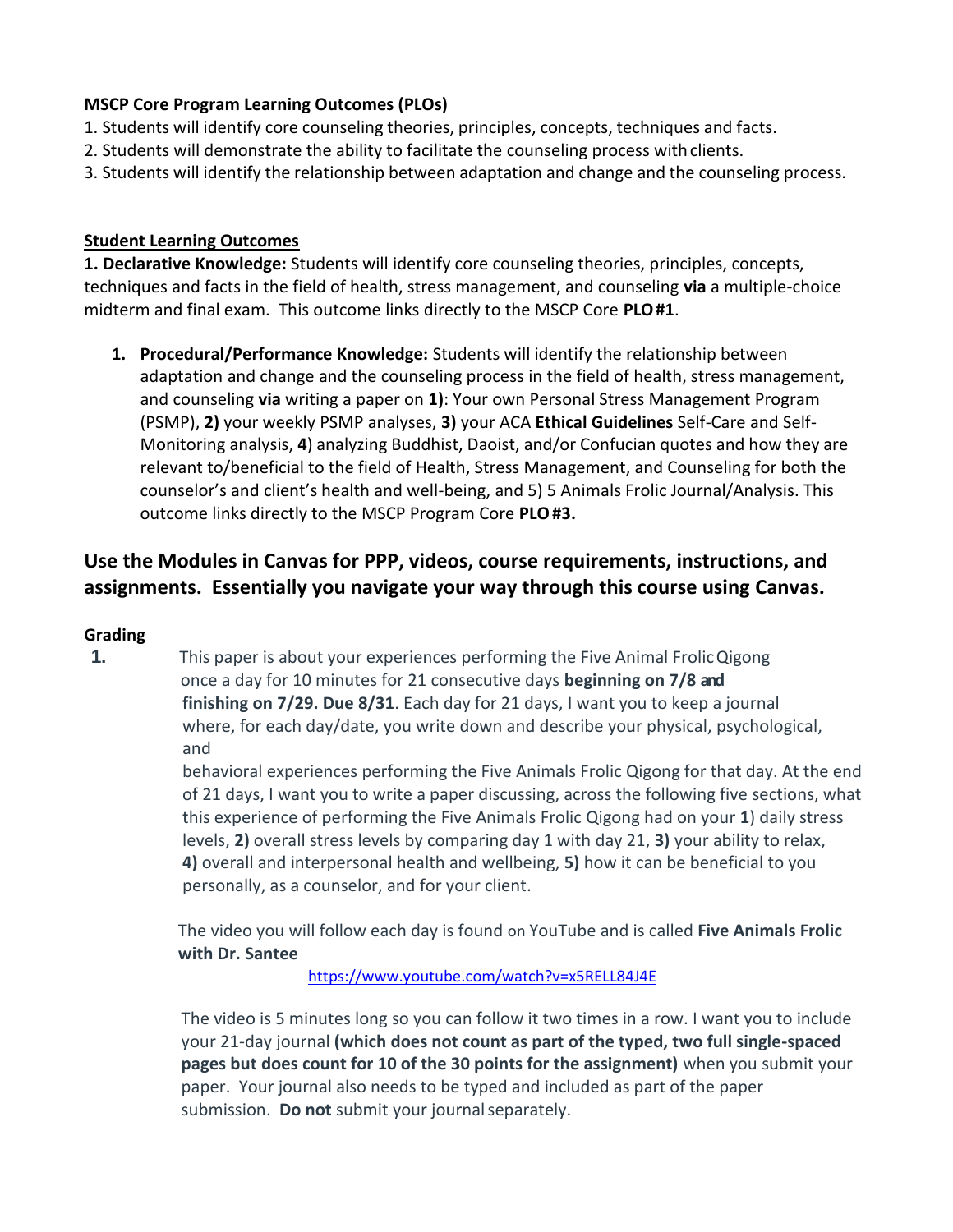Minimum typed, two full, single spaced pages (you can write more), 1-inch margins on all sides, size 12 font, separate introduction and conclusion, separate paragraphs for each of the five sections listed in the first paragraph above for this assignment (do not run any of the 5 sections together), first line of each paragraph is indented (no one paragraph papers), separate cover page (cover page does not count as part of the minimum page requirement), with your name, course, semester, due date. **30**

| Paper must have a cover sheet with the course name, title of paper, your                                                                                                                                                                                                                                                                                                                                                                                                                                                                                                                                                                                                                                                                                               |                                                                                                                                                                                                                                        |
|------------------------------------------------------------------------------------------------------------------------------------------------------------------------------------------------------------------------------------------------------------------------------------------------------------------------------------------------------------------------------------------------------------------------------------------------------------------------------------------------------------------------------------------------------------------------------------------------------------------------------------------------------------------------------------------------------------------------------------------------------------------------|----------------------------------------------------------------------------------------------------------------------------------------------------------------------------------------------------------------------------------------|
| Two (2) weekly PSMP analyses.<br>30 pts $x = 2$<br>Paper (minimum 1 1/2 pages), typed in Times New Roman size 12 font,<br>single-spaced. Paper must have a cover sheet with the course name, title of<br>paper, your name, and due date. Each new paragraph must be indented,                                                                                                                                                                                                                                                                                                                                                                                                                                                                                          | 60                                                                                                                                                                                                                                     |
| Analysis, using the evidence from your 2 weekly analyses, indicating how<br>you, as a student, have met the ACA Ethical Guidelines of 1) Section<br>C: Professional Responsibility Introduction and 2) C.2.g: Impairment.<br>Paper (minimum 2 pages) is typed in Times New Roman size 12 font, single-                                                                                                                                                                                                                                                                                                                                                                                                                                                                 | 40                                                                                                                                                                                                                                     |
| paper, your name, and due date. You must use the template, in the files<br>link on Canvas and in the Canvas week five module for this assignment.<br>No variations. Simply copy it, paste it in your word processor, answer the                                                                                                                                                                                                                                                                                                                                                                                                                                                                                                                                        |                                                                                                                                                                                                                                        |
| 2 Exams (each will be 25 item multiple choice)<br>$2 \times 100$ pts =<br>A list of review questions for each exam will be available in the week before<br>the exam Module on Canvas. You will have 30 minutes for each exam.                                                                                                                                                                                                                                                                                                                                                                                                                                                                                                                                          | 200                                                                                                                                                                                                                                    |
| Analysis of Buddhist, Daoist, and Confucian quotes. For this paper you will<br>First select Buddhist, Daoist, and/or Confucian quotes, minimal two, from<br>each of the following Chapters from the book for this course: 3 (Daoism,<br>Confucianism, Buddhism and Stress Management), 4 (Meditation), 5<br>(Cognitive Restructuring), 6 (Exercise), 7 (Sleep), and 11 (Interpersonal<br>Relationships). You will then analyze each of the quotes and indicate how<br>they are relevant to/beneficial for self-care (for both the counselor and the<br>client). Finally, indicate what you learned about Buddhist, Daoist, and/or<br>Confucian approaches to managing your stress/adapting to change and how<br>it would be beneficial to teaching it to your clients. | 100                                                                                                                                                                                                                                    |
|                                                                                                                                                                                                                                                                                                                                                                                                                                                                                                                                                                                                                                                                                                                                                                        | name, and due date.<br>no space between paragraphs. (see sample analysis below for format)<br>spaced. Paper must have a cover sheet with the course name, title of<br>questions in the pasted document/template, and submit via Canvas |

#### **Example**

The following quote comes from the Daoist tradition and is found in **Chapter 7 Sleep**.

> *For the common person, when awake their minds range between racing around and being impulsive, to being sluggish, stagnant and slow to respond. As a result, the person dreams when asleep. Because their minds are agitated, they become entangled. Thus, when they are awake, their bodies are vulnerable to illness and disease.* (Santee, 2020, p. 245).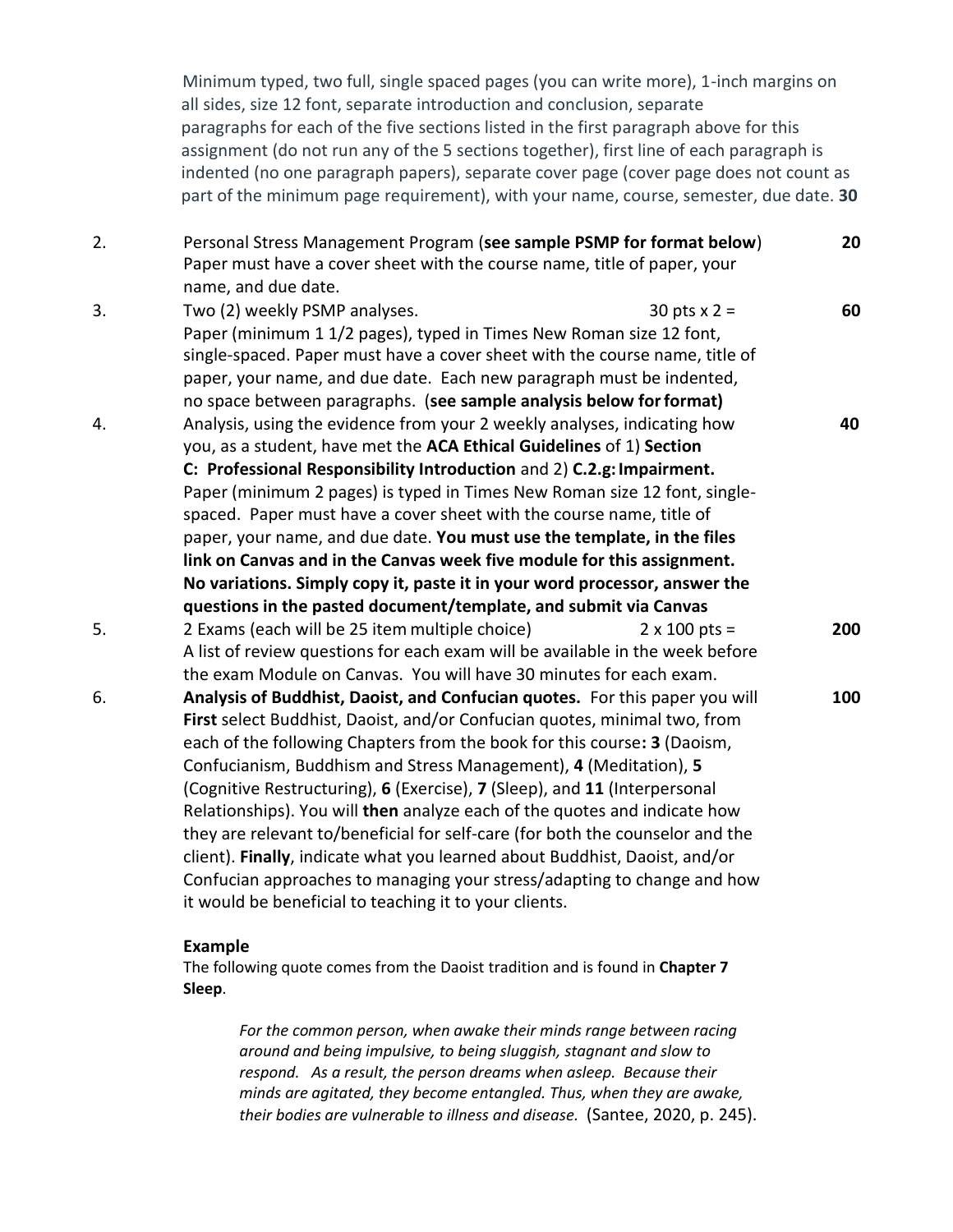Your analysis of this quote indicating what is being said and how it is relevant to/beneficial for self-care (both counselor and client) would then follow. Upon finishing your analysis, you would then introduce the second quote, in a separate paragraph, from the same chapter and proceed in the same manner.

Upon finishing the minimal two quotes from the chapter on sleep, you would start a new paragraph on a different chapter and follow the same format.

### **All quotes will be cited Santee, 2020, and the page number from my book where you took the quote from. No other name will be used.**

Upon finishing your analysis of all the quotes and before your conclusion, you would then analyze the relationship between the cover of the book (the butterfly on the water) the Zhuangzi butterfly quote, and the Li Bai butterfly poem indicating what is being said and how it is relevant/beneficial for selfcare and managing chronic stress for you personally, you as a counselor, and for your client.

After your conclusion, a few spaces below, you will list

#### **Reference**

Santee, R. (2020). *It's time for a change: A therapeutic lifestyle approach to health and well-being.* San Diego, CA: Cognella, Inc.

- **Minimum** 5 full single space pages. **Feel free to write more!**
- Separate introduction and conclusion
- Copy the quotes, which are indented in the book, exactly from the book and indent them, in your paper, as in the **exampleabove**.
- Identify the chapter which the quote came from. **See example above**.
- Identify the tradition which it is from (Buddhist, Daoist or Confucian**). See example above.**
- For each quote, cite it in the **example format** above with the specific page number
- Separate paragraph/s for each quote and analysis.

## **Paper Format**

All papers (see below for PSMP paper) must use Times New Roman, size 12 font, 1" margins on all sides, and requires

- a cover page with the title of the paper
- the name of the course
- your name
- semester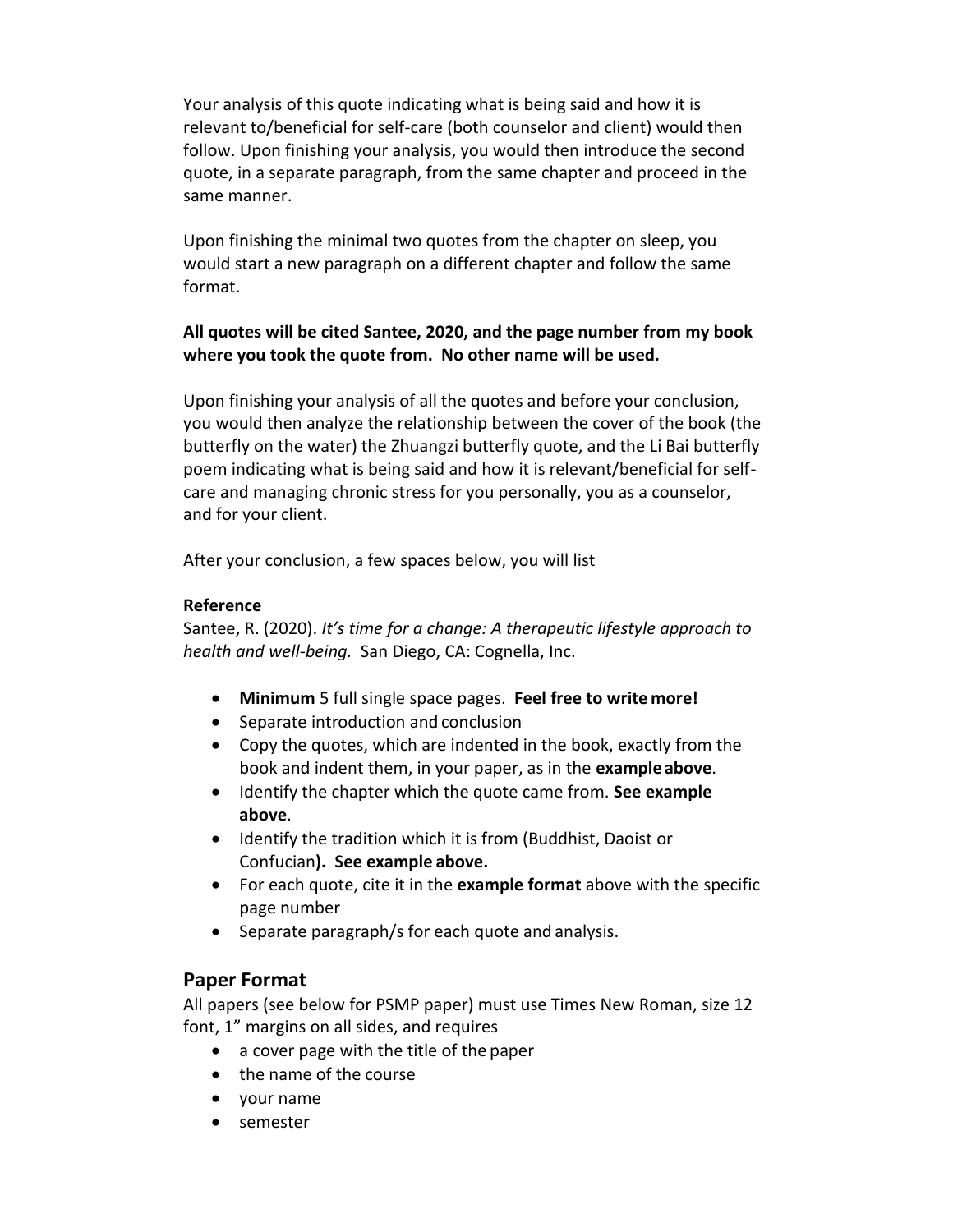- due date
- **an introduction**
- **a conclusion**
- that first line of each paragraph is indented, there are no spaces between paragraph, and that there are no one paragraph papers.
- *that Page length must meet the minimum full page/srequirement*.
- **See example at the end of this syllabus for PSMP analysispapers.**

The **PSMP** paper

Follows the **sample format in this syllabus** exactly and requires

- Times New Roman, size 12 font
- a cover page with the title of the paper
- the name of the course
- your name
- semester
- due date

**7.** Discussion Questions (see Canvas Module Week One) 15 points x 6 = **90** 

**Total Points** = **540**

#### **Grades**

**A = 486 + B = 432 – 485**

- **All work must be completed within the time frame of the course. Nothing will be accepted after the last class of the term.**
- **NO MAKE-UP WORK from this class will be allowed. No Exceptions.**

## **Academic Honesty**

Academic honesty is an essential aspect of all learning, scholarship, and research. It is one of the values regarded most highly by academic communities throughout the world. Violations of the principle of academic honesty are extremely serious and will not be tolerated.

Students are responsible for promoting academic honesty at Chaminade by not participating in any act of dishonesty and by reporting any incidence of academic dishonesty to an instructor or to a University official. Academic dishonesty may include theft of records or examinations, alteration of grades, and plagiarism.

Questions of academic dishonesty in a particular class are first reviewed by the instructor, who must make a report with recommendations to the Dean of the Academic Division. Punishment for academic dishonesty will be determined by the instructor and the Dean of the Academic Division and may range from an 'F' grade for the work in question to an 'F' for the course to suspension or dismissal from the University. *Chaminade University Graduate Catalog 2019/2020, pg. 30-31*

## **Scientific Methods Definitions**

The **METHODS OF SCIENCE** are only tools, tools that we use to obtain knowledge about phenomena.

The **SCIENTIFIC METHOD** is a set of assumptions and rules about collecting and evaluating data. The explicitly stated assumptions and rules enable a standard, systematic method of investigation that is designed to reduce bias as much as possible. Central to the scientific method is the collection of data,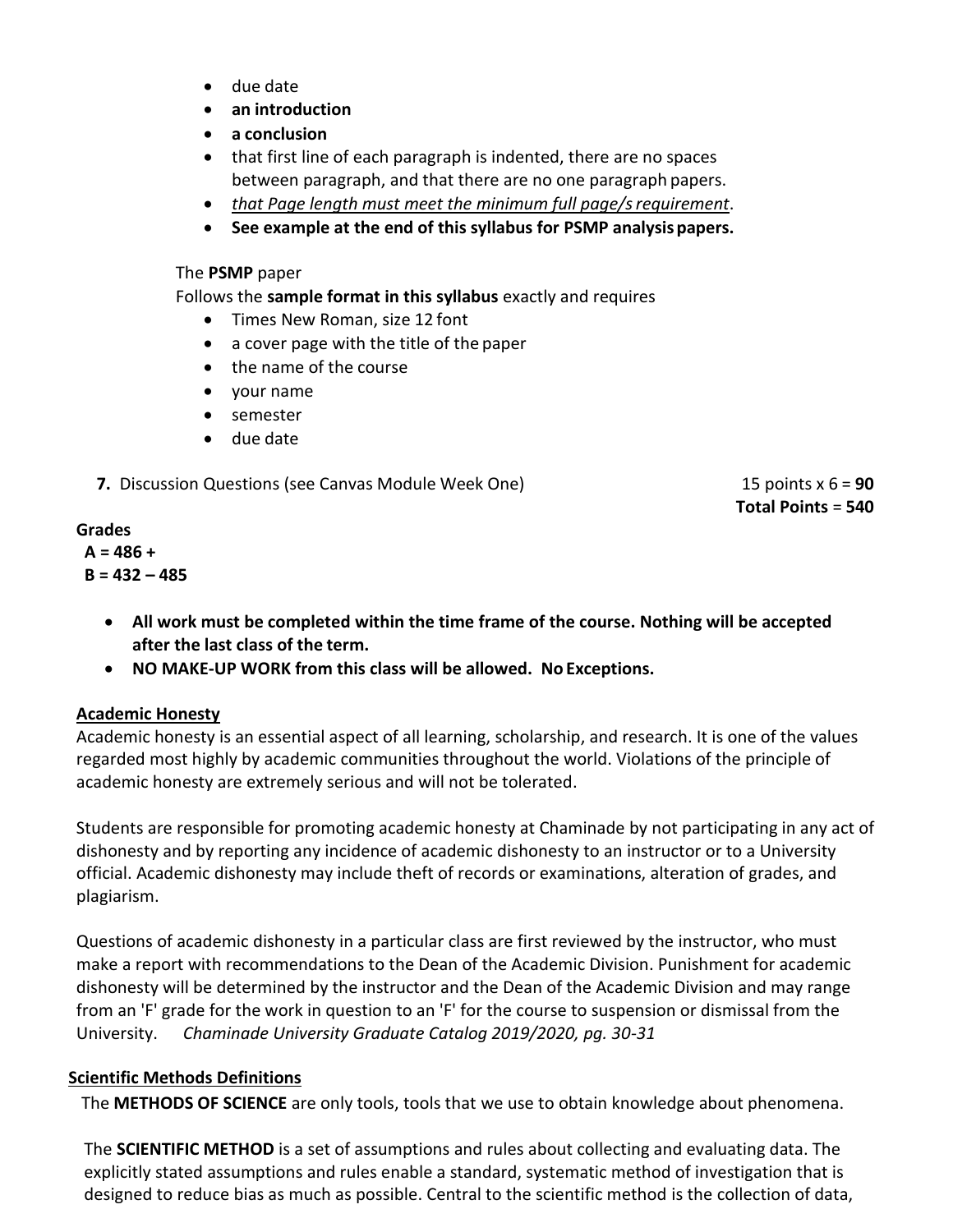which allows investigators to put their ideas to an empirical test, outside of or apart from their personal biases. In essence, stripped of all its glamour, scientific inquiry is nothing more **THAN A WAY OF LIMITING FALSE CONCLUSIONS ABOUT NATURAL EVENTS.**

Knowledge of which the credibility of a profession is based must be objective and verifiable (testable) rather than subjective and untestable.

**SCIENCE** is a mode of controlled inquiry to develop an objective, effective, and credible way of knowing.

The assumptions one makes regarding the basic qualities of human nature (that is, cognitive, affective, behavioral, and physiological processes) affect how one conceptualizes human behavior.

The two basic functions of scientific approach are 1) advance knowledge, to make discoveries, and to learn facts in order to improve some aspect of the world, and 2) to establish relations among events, develop theories, and this helps professionals to make predictions of future events. *The above quotes were taken directly from:*  $\blacksquare$  Research Design And Counseling Heppner, Kivlighan, and Wampold

A **THEORY** is a large body of interconnected propositions about how some portion of the world operates; a **HYPOTHESIS** is a smaller body of propositions. **HYPOTHESES** are smaller versions of theories. Some are derived or born from theories. Others begin as researchers' hunches and develop into theories.

The **PHILOSOPHY OF SCIENCE** decrees we can only falsify, not verify (prove), theories because we can never be sure that any given theory provides the best explanation for a set of observations. *The above quotes were taken directly from:* Research Method In Social Relations Kidder

**THEORIES** are not themselves directly proved or disproved by research. Even **HYPOTHESES** cannot be proved or disproved directly. Rather, research may either support or fail to support a particular hypothesis derived from a theory.

Scientific research has four general goals: (1) to describe behavior, (2) to predict behavior, (3) to determine the causes of behavior, and (4) to understand or explain behavior.

*The above quotes were taken directly from:* Methods In Behavioral Research

Cozby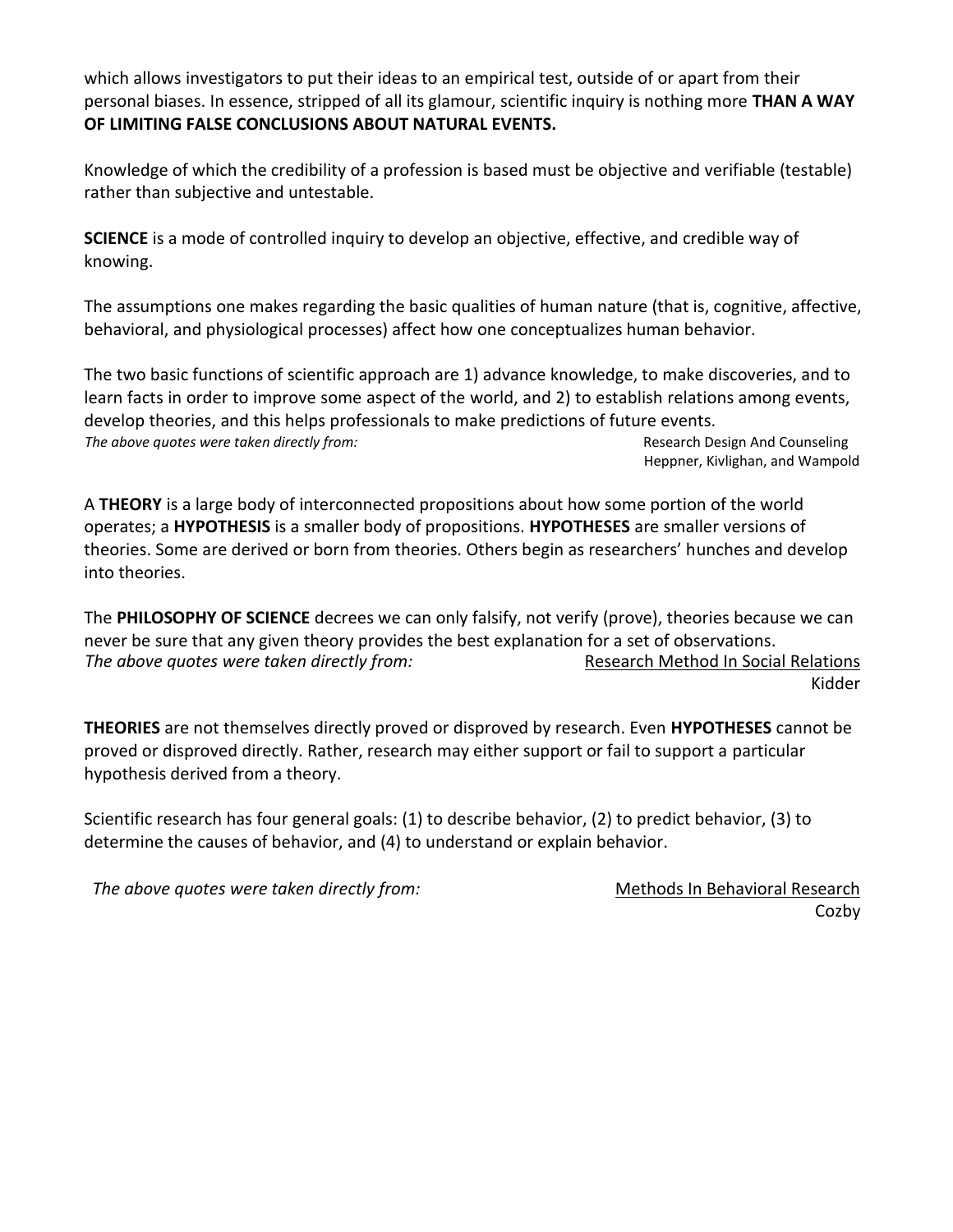### **Students With Disabilities**

Chaminade will provide assistance for any student with documented disabilities. Any student who believes he/she may need accommodations in this class must contact the **Kokua Ike Coordinator** at (808) 739-8305 to make an appointment in order to determine if the student meets the requirements for documented disability in accordance with the Americans with Disabilities Act. It is important to contact them as soon as possible so that accommodations are implemented in a timely fashion. It is your responsibility to send your accommodation letter to your instructor in a timely manner. In other words, the accommodations are not retroactive. Given that this course is online, the primary area that you will be using it, assuming you have an accommodation for a specific amount of extra time, is on exams. So make sure your accommodation letter is sent to your instructor at the start of the term if you plan on requesting the extra time. For more information contact [https://chaminade.edu/student](https://chaminade.edu/student-life/ada-accommodations/)[life/ada-accommodations/](https://chaminade.edu/student-life/ada-accommodations/)

### **Title IX Statement**

Chaminade University of Honolulu (CUH) recognizes the inherent dignity of all individuals and promotes respect for all people. Sexual misconduct, physical and/or psychological abuse will NOT be tolerated at CUH. If you have been the victim of sexual misconduct, physical and/or psychological abuse, we encourage you to report this matter promptly. As a faculty member, I am interested in promoting a safe and healthy environment, and should I learn of any sexual misconduct, physical and/or psychological abuse, I must report the matter to the Title IX Coordinator. Should you want to speak to a confidential source you may contact the following:

- Chaminade Counseling Center | 808 735-4845.
- Any priest serving as a sacramental confessor or any ordained religious leader serving in the sacred confidence role.

### **Chaminade Counseling Center**

Students may consider counseling when they may need an unbiased perspective on issues they are facing or when they are unable to manage their own difficulties independently and their day-to-day functioning is being impacted. Information regarding the counseling center can be found at **[Counseling](https://chaminade.edu/student-life/counseling-center/faq/)  Center – FAQs – [Chaminade University of Honolulu](https://chaminade.edu/student-life/counseling-center/faq/)** The counseling center can be contacted at [counselingcenter@chaminade.edu](mailto:counselingcenter@chaminade.edu) and 808-735-4845.

### **Tutoring Center**

Kokua Ike provides access to free one-on-one tutoring for students, online tutoring via TutorMe, and manages test administration services. Information regarding the tutoring center can be found at <https://chaminade.edu/advising/kokua-ike/> They can be contacted at 808-739-8305.

### **Credit Hour Policy**

The unit of semester credit is defined as university-level credit that is awarded for the completion of coursework. One credit hour reflects the amount of work represented in the intended learning outcomes and verified by evidence of student achievement for those learning outcomes. Each credit hour earned at Chaminade University should result in 45 hours of engagement. This equates to one hour of classroom or direct faculty instruction and a minimum of two hours of out-of-class student work each week for approximately fifteen weeks for one semester, 10-week term, or equivalent amount of work over a different amount of time. Direct instructor engagement and out-of-class work result in total student engagement time of 45 hours for one credit.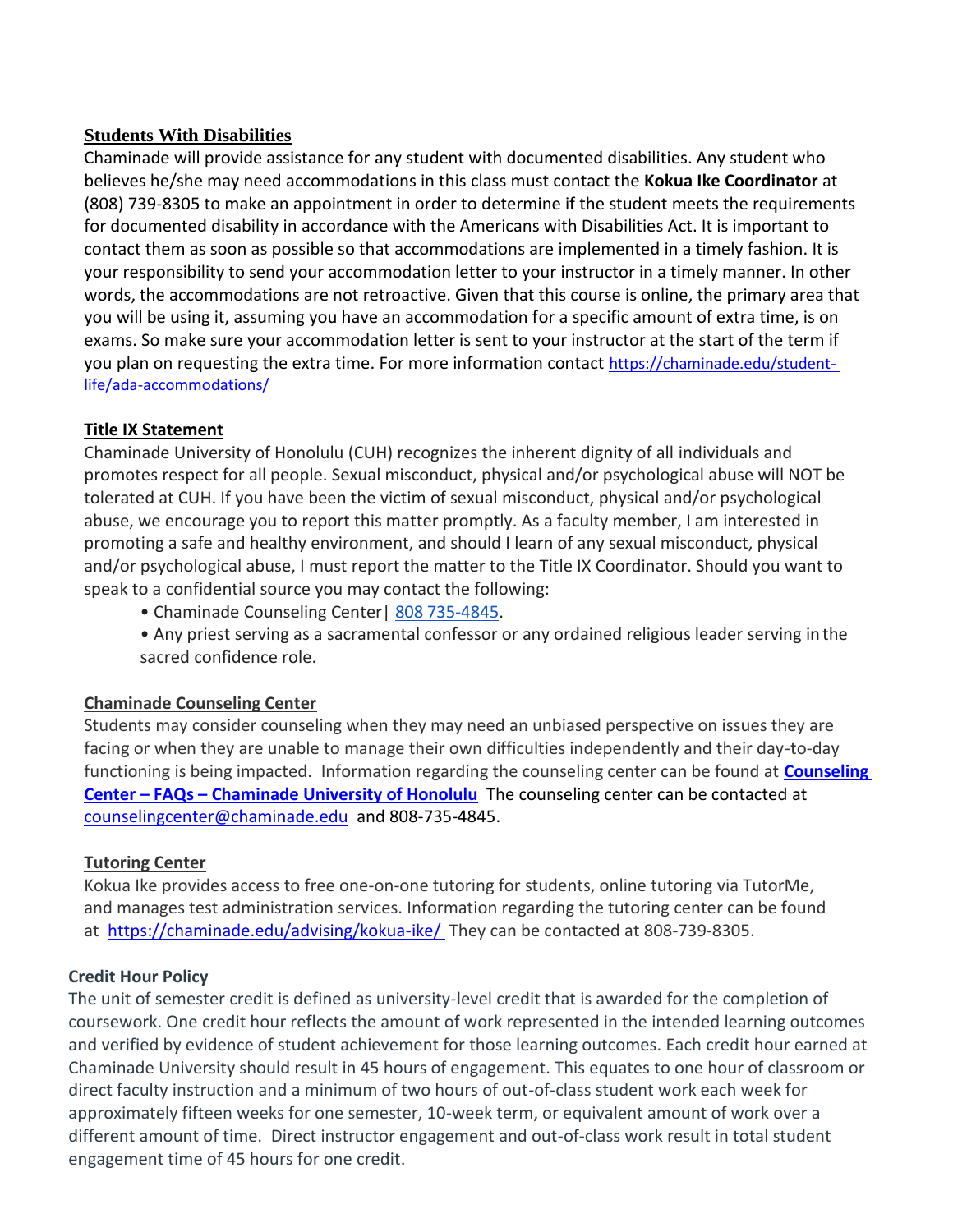The minimum 45 hours of engagement per credit hour can be satisfied in fully online, internship, or other specialized courses through several means, including (a) regular online instruction or interaction with the faculty member and fellow students and (b) academic engagement through extensive reading, research, online discussion, online quizzes or exams; instruction, collaborative group work, internships, laboratory work, practica, studio work, and preparation of papers, presentations, or other forms of assessment. This policy is in accordance with federal regulations and regional accrediting agencies.

### **Marianist Educational Values**

## *Chaminade University is a Catholic, Marianist University. The five characteristics of a Marianist education are:*

## **1. Educate for Formation in Faith**

Catholic Universities affirm an intricate relationship between reason and faith. As important as discursive and logical formulations and critical thinking are, they are not able to capture all that can be and ought to be learned. Intellectual rigor coupled with respectful humility provide a more profound preparation for both career and life. Intellectual rigor characterizes the pursuit of all that can be learned. Respectful humility reminds people of faith that they need to learn from those who are of other faiths and cultures, as well as from those who may have no religious faith at all.

## **2. Provide an Excellent Education**

In the Marianist approach to education, "excellence" includes the whole person, not just the technician or rhetorician. Marianist universities educate whole persons, developing their physical, psychological, intellectual, moral, spiritual and social qualities. Faculty and students attend to fundamental moral attitudes, develop their personal talents and acquire skills that will help them learn all their lives. The Marianist approach to education links theory and practice, liberal and professional education. Our age has been deeply shaped by science and technology. Most recently, information and educational technologies have changed the way faculty and students research and teach. At Marianist Universities, two goals are pursued simultaneously: an appropriate use of information technology for learning, and the enhancement of interaction between students and teachers. As Catholic, Marianist Universities seek to embrace diverse peoples and understand diverse cultures, convinced that ultimately, when such people come together, one of the highest purposes of education is realized: a human community that respects every individual within it.

## **3. Educate in Family Spirit**

Known for their strong sense of community, Marianists have traditionally spoken of this sense as "family spirit." Marianist educational experience fosters the development of a community characterized by a sense of family spirit that accepts each person with loving respect, and draws everyone in the university into the challenge of community building. Family spirit also enables Marianist universities to challenge their students, faculty and staff to excellence and maturity, because the acceptance and love of a community gives its members the courage to risk failure and the joy of sharing success.

## **4. Educate for Service, Justice, and Peace**

The Marianist approach to higher education is deeply committed to the common good. The intellectual life itself is undertaken as a form of service in the interest of justice and peace, and the university curriculum is designed to connect the classroom with the wider world. In addition, Marianist universities extend a special concern for the poor and marginalized and promote the dignity, rights and responsibilities of all people.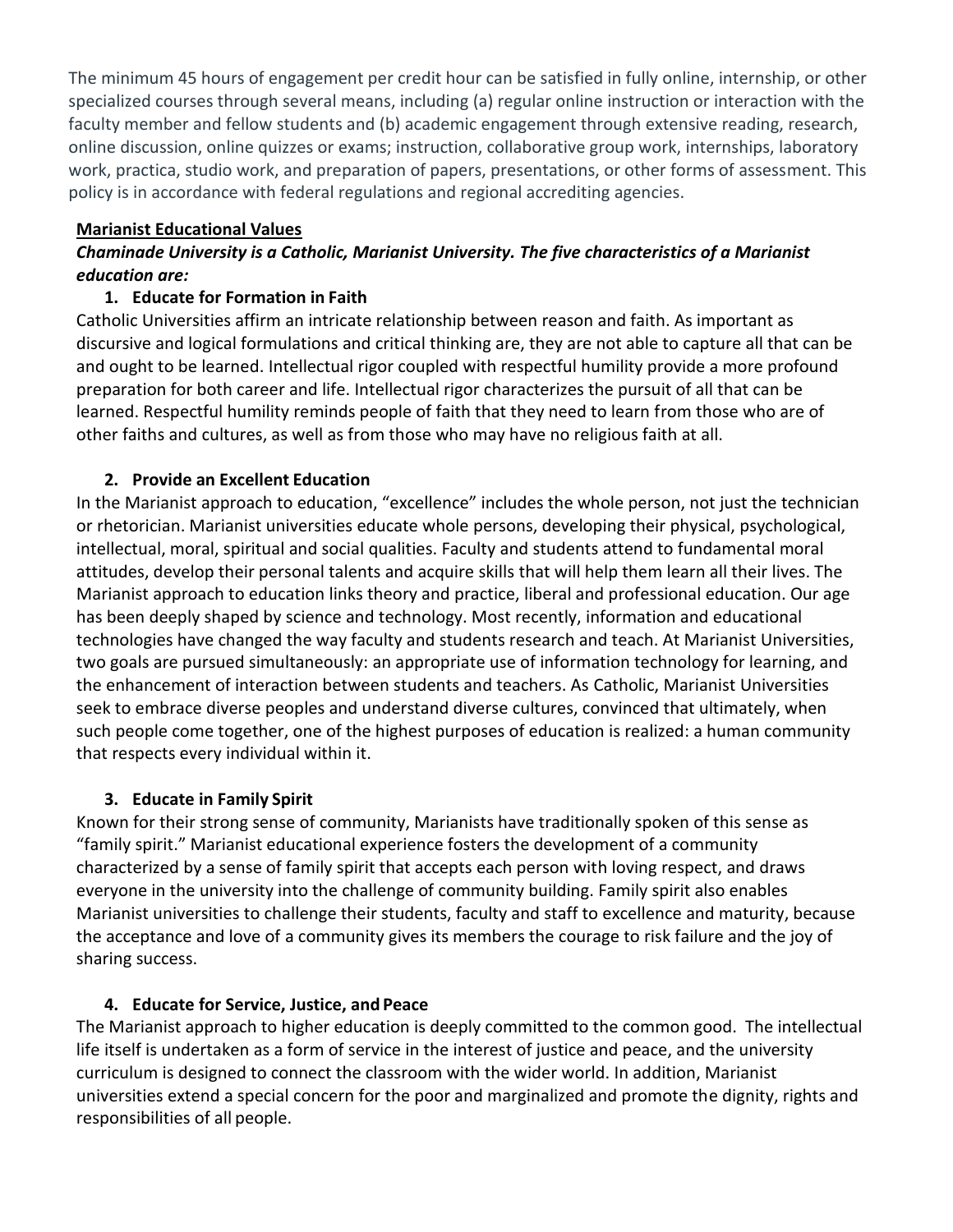## **5. Educate for Adaptation to Change**

In the midst of rapid social and technological change, Marianist universities readily adapt and change their methods and structures so that the wisdom of their educational philosophy and spirituality may be transmitted even more fully. "New times call for new methods," Father Chaminade often repeated. The Marianist university faces the future confidently, on the one hand knowing that it draws on a rich educational philosophy, and on the other fully aware for that philosophy to remain vibrant in changing times, adaptations need to be made. *Selected from* **Characteristics of Marianist Universities: A Resource Paper***, Published in 1999 by Chaminade University of Honolulu, St. Mary's University and University of Dayton.* Each of these characteristics is integrated, to varying degrees, in this course.

## **Tentative Course Schedule**

# **Use the Modules in Canvas for PPP, videos, course requirements, instructions, and assignments. Essentially you navigate your way through this course using Canvas.**

| <b>Week</b> | <b>Topic</b>                                                                                                                                                                                                                                                                 | <b>Readings</b>      |
|-------------|------------------------------------------------------------------------------------------------------------------------------------------------------------------------------------------------------------------------------------------------------------------------------|----------------------|
| 7/4         | The Paradigm Shift; Life-Style Medicine; Therapeutic Life-Style<br>Changes; Psycho-Educational, Holistic, Integrative Approach<br>to Counseling; Evolutionary Theory Approach: Adapting to<br>Change; Personal Stress Management Program (PSMP) and<br>Weekly PSMP Analysis. | Introduction, 1, 12, |
|             | <b>Discussion Question Response/Participation Responses</b><br>(DQ) 1 and PSMP due before midnight on 7/10.<br>Begin 5 Animals Frolic Assignment 7/8 and finish on 7/29.                                                                                                     |                      |
| 7/11        | Evolutionary Theory, Neuroscience, Stress Response<br>Begin PSMP program on 7/11<br>Both PSMP Analysis 1 and DQ 2 due before midnight on 7/17                                                                                                                                | 1, 2                 |
| 7/18        | Daoism, Buddhism, and Confucianism, Meditation<br>Both PSMP Analysis 2 and DQ 3 due before midnight on 7/24                                                                                                                                                                  | 3, 4                 |
| 7/25        | Cognitive Restructuring, Time Management<br>Both DQ 4 and Five Animals Frolic Paper due before<br>midnight on 7/31                                                                                                                                                           | 5, 10                |
| 8/1         | Interpersonal Relationships, mid-term review                                                                                                                                                                                                                                 | 11                   |
| 8/8         | <b>Midterm Exam</b><br>The mid-term exam, a 25-item multiple choice exam for which<br>you have 30 minutes to complete, is taken, this week<br>(Monday through Sunday) through canvas any day with the<br>due date before 11pm on Sunday 8/14                                 |                      |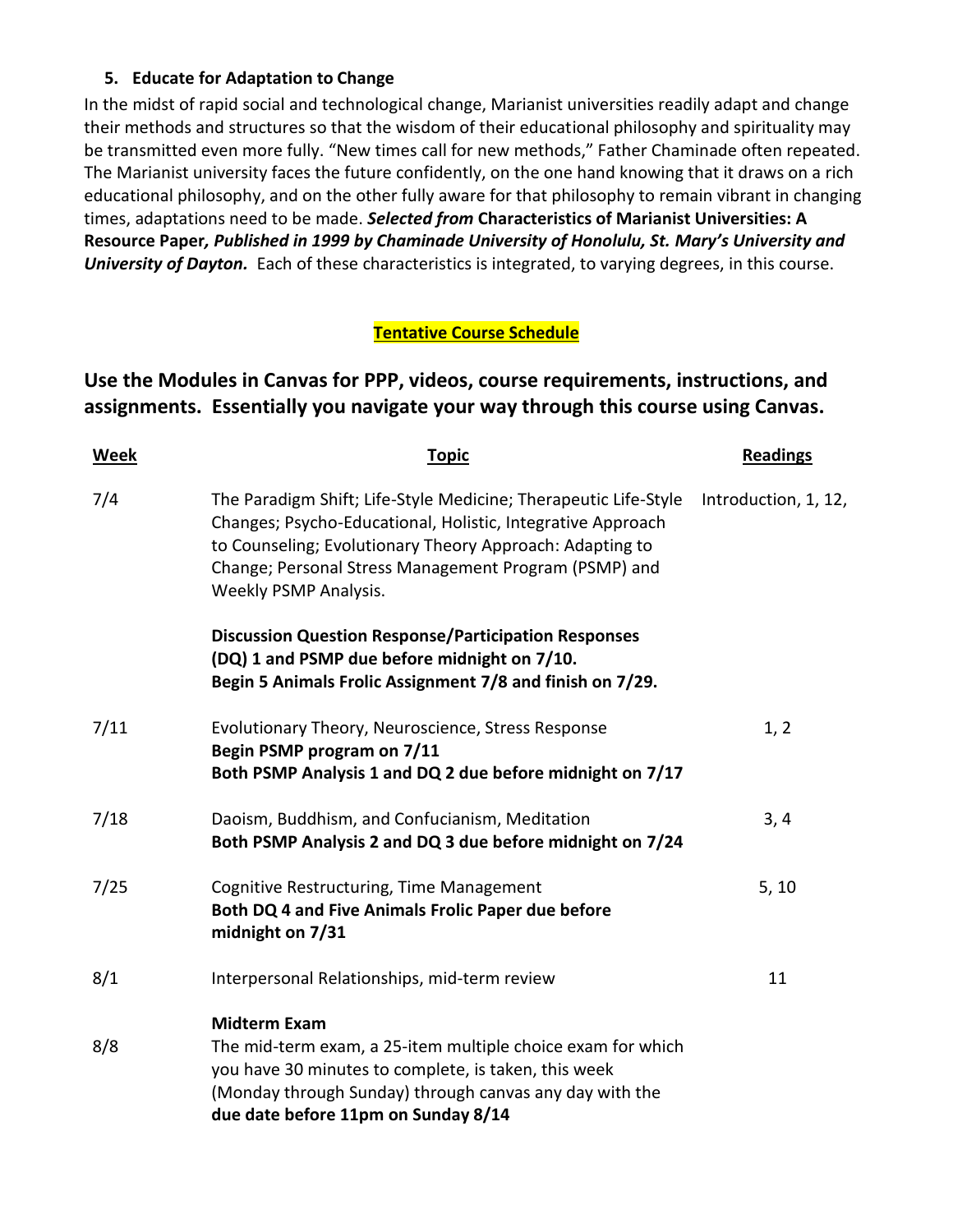| 8/15 | Sleep, Exercise<br><b>ACA Self-Care and Self-Monitor Analysis Paper</b><br>and DQ 5 due 8/21                                                                                                                         | 6, 7 |
|------|----------------------------------------------------------------------------------------------------------------------------------------------------------------------------------------------------------------------|------|
| 8/22 | Nutrition, Immune system,<br>Analysis of Buddhist/Daoist/Confucian quotes paper<br>and DQ 6 due 8/28                                                                                                                 | 8, 9 |
| 8/29 | Stress Management and Counseling, final exam review                                                                                                                                                                  | 13   |
| 9/5  | <b>Final Exam</b><br>The Final Exam, a 25-item multiple choice exam for which you<br>have 30 minutes to complete is taken, this week on Sunday,<br>Monday or Tuesday. The due date is before 11pm on<br>Tuesday 9/6. |      |

### **Sample Personal Stress Management Program (PSMP)**

| 1. | Keep daily log            |                                                                                                                                                                                                                                                                                                                                                                                                                                 |
|----|---------------------------|---------------------------------------------------------------------------------------------------------------------------------------------------------------------------------------------------------------------------------------------------------------------------------------------------------------------------------------------------------------------------------------------------------------------------------|
| 2. | Sleep:                    | Get 8 hours of restful sleep per day                                                                                                                                                                                                                                                                                                                                                                                            |
| 3. | Nutrition:                | Eliminate soda, candy and chips. Increase vegetables and fruits                                                                                                                                                                                                                                                                                                                                                                 |
| 4. | Water:                    | While there are no hard and fast rules for how much an<br>individual needs per day (temperature, activity level,<br>gender, age, weather, etc., has a direct impact on daily<br>water requirements), one guideline to estimate the amount<br>of water is, there are others, to drink half your weight<br>expressed in ounces of water each day. As I weigh 180 lbs,<br>an adequate amount of water per day is 90 ounces, 1/2 my |
|    |                           | weight expressed in ounces.                                                                                                                                                                                                                                                                                                                                                                                                     |
| 5. | Aerobic exercise:         | Swim 2 days a week (t-th) for 30 minutes each session                                                                                                                                                                                                                                                                                                                                                                           |
|    |                           | Walk 3 days a week (M-W-F) for 30 minutes each session                                                                                                                                                                                                                                                                                                                                                                          |
|    |                           | (American College of Sports Medicine [ACSM]                                                                                                                                                                                                                                                                                                                                                                                     |
|    |                           | recommends 150 minutes per week)                                                                                                                                                                                                                                                                                                                                                                                                |
| 6. | Anaerobic:                | Weight machines (T-Th-Sat)                                                                                                                                                                                                                                                                                                                                                                                                      |
|    |                           | 5 exercises upper body (1 set each 10 reps)                                                                                                                                                                                                                                                                                                                                                                                     |
|    |                           | 5 exercises lower body (1 set each 10 reps)                                                                                                                                                                                                                                                                                                                                                                                     |
|    |                           | (ACSM recommends 2-3 days per week)                                                                                                                                                                                                                                                                                                                                                                                             |
| 7. | Flexibility:              | Stretching 10 minutes before and 10 minutes after aerobic                                                                                                                                                                                                                                                                                                                                                                       |
|    |                           | and anaerobic exercises (ACSM recommends 2-3 days per                                                                                                                                                                                                                                                                                                                                                                           |
|    |                           | week)                                                                                                                                                                                                                                                                                                                                                                                                                           |
| 8. | Neuromotor/Neuromuscular: | These exercises train skills like balance, coordination, gait,<br>and agility. Daily 15 minutes - Taijiquan and Qigong (ACSM<br>recommends 2-3 days per week)                                                                                                                                                                                                                                                                   |
| 9. | <b>Counting Breaths:</b>  | Sitting: focus on counting breaths 3 days per week (T-Th-Sat) 10                                                                                                                                                                                                                                                                                                                                                                |
|    |                           |                                                                                                                                                                                                                                                                                                                                                                                                                                 |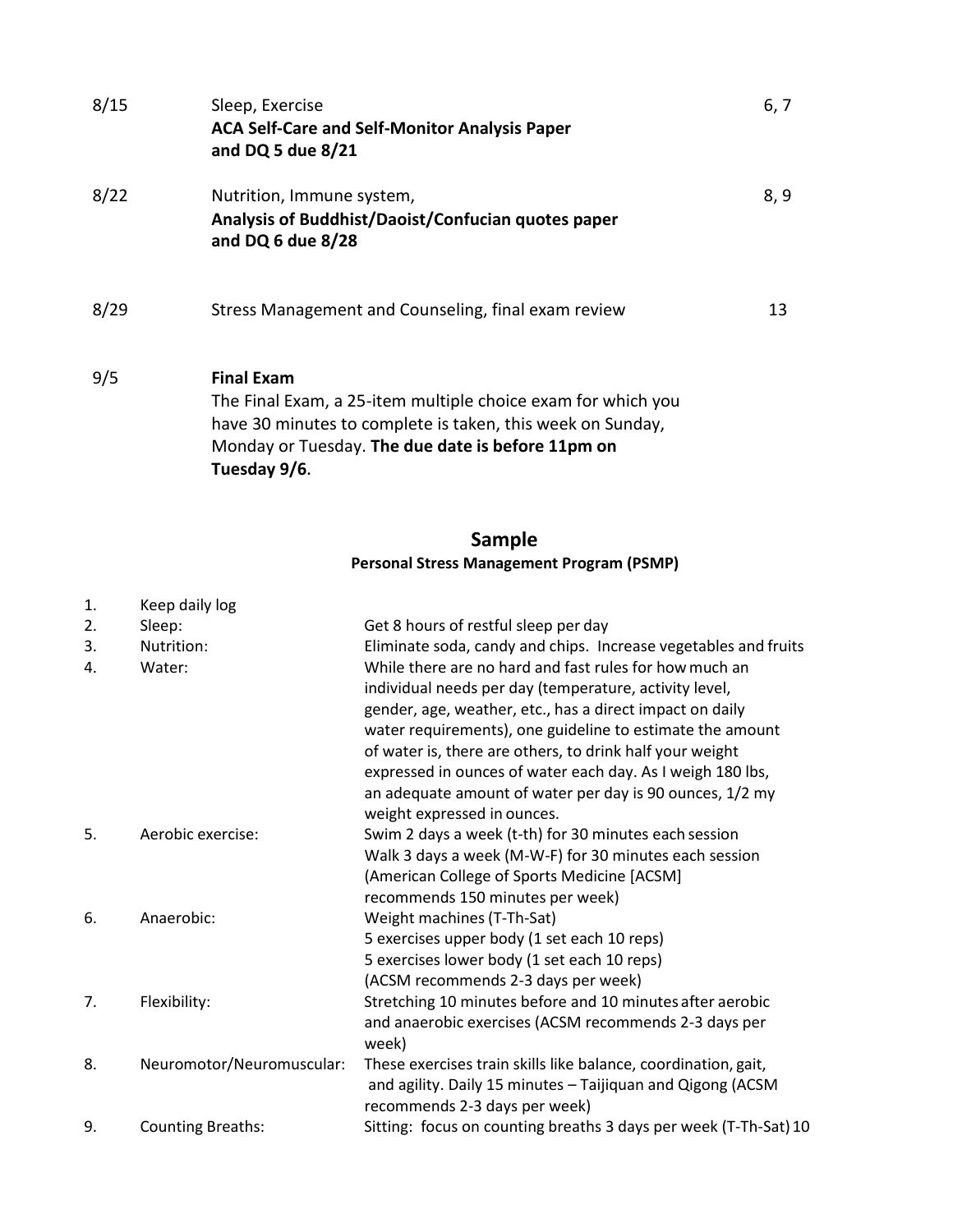|     |                                 | minutes each session                                                                    |
|-----|---------------------------------|-----------------------------------------------------------------------------------------|
| 10. | Mindfulness:                    | Daily during each meal for at least 5 minutes                                           |
| 11. | Safe Space Visualization:       | 3 days a week (M-W-F) for 5 minutes a day                                               |
| 12. | <b>Relaxation Response:</b>     | Each day, for 10 minutes, I practice saying my 'word' or<br>short phrase while I exhale |
| 13. | Loving Kindness Meditation      | 5 minutes each morning saying "may my day be peaceful, may my day                       |
|     |                                 | be joyful and may my heart be happy                                                     |
| 14. | Social:                         | 1 hour each day with kids                                                               |
|     |                                 | 1 hour each day with spouse                                                             |
|     |                                 | 2 hours a week with friends                                                             |
|     |                                 | Go out to eat with family at least once a month                                         |
| 15. | <b>Cognitive Re-Structuring</b> | Monitoring and addressing inappropriate threat-based                                    |
|     |                                 | thinking (negative, absolute (must, should, never, etc.)                                |
|     |                                 | awfulizing, catastrophizing, whining, complaining,                                      |
|     |                                 | criticizing, etc., cognitive distortions                                                |
| 16. | <b>Time Management</b>          | Daily assess how I am utilizing and managing my time                                    |
| 17. | Reducing Sedentary Behavior     | Daily Walk 250 steps for each hour between 6 am and 5 pm                                |
| 18. | Moderation is the key           |                                                                                         |

#### **Personal Stress Management Program (PSMP) and PSMP Analysis. See Chapter 12 of your text for additional information.**

The format and structure of your PSMP can be found in the **Sample** above. Follow it exactly! Everything is on **One Page.** On the left-hand side are the 18 components of the PSMP. All of them must be present. On the right-hand side you will see a sample PSMP program. In its place you will put in your own program. You are going to be following your PSMP for **two weeks**. Make it challenging, but do not make it impossible or too difficult to follow. If it is unrealistic, you will add stress and probably stop doing it. Make sure you indicate the specific days of the week and/or duration for those areas in the sample PSMP which require them.

Regarding the five meditation components (9-13) in your PSMP, you need to practice the specific examples described in your book and in the videos for the five corresponding videos listed above (week 3) and in your module (week 1). **No exceptions**. You are learning to practice these 5 types of meditation not only for your own self-care but also, if they are amenable, your clients. You need to **practice all five** as what may work for you may not work for your client. In other words, **you want a toolbox if you will, of various meditative practices**.

**The Weekly Log**, see example below, is where you will put your data for each week. In so far as you will be doing this for two weeks, you will need to make a copy of it. You will not be turning the log in. It is a way for you to store and analyze the results of the weekly implementation of your PSMP. The log follows your PSMP.

#### **Weekly Analysis**

Use the following scale: 1-10 rating scale: 1 = poor, 5 = average, 10 = excellent. For your week 2 analysis, compare your week 1 and week 2 results across each of the areas. Marianist Educational Values and summary/conclusion are required for both weeks. See example PSMP analysis after the log below.

Follow the format and structure of the example PSMP Analysis at the end of the syllabus. You must thoroughly and completely address each area (see the example psmp analysis at the end of the syllabus). Be specific! The only difference is that you will be reporting and analyzing your own data. Make sure you are following the example psmp analysis in your module and syllabus. Do not just say I did my aerobic, anaerobic, neuromotor and stretching exercises. You must specifically address each one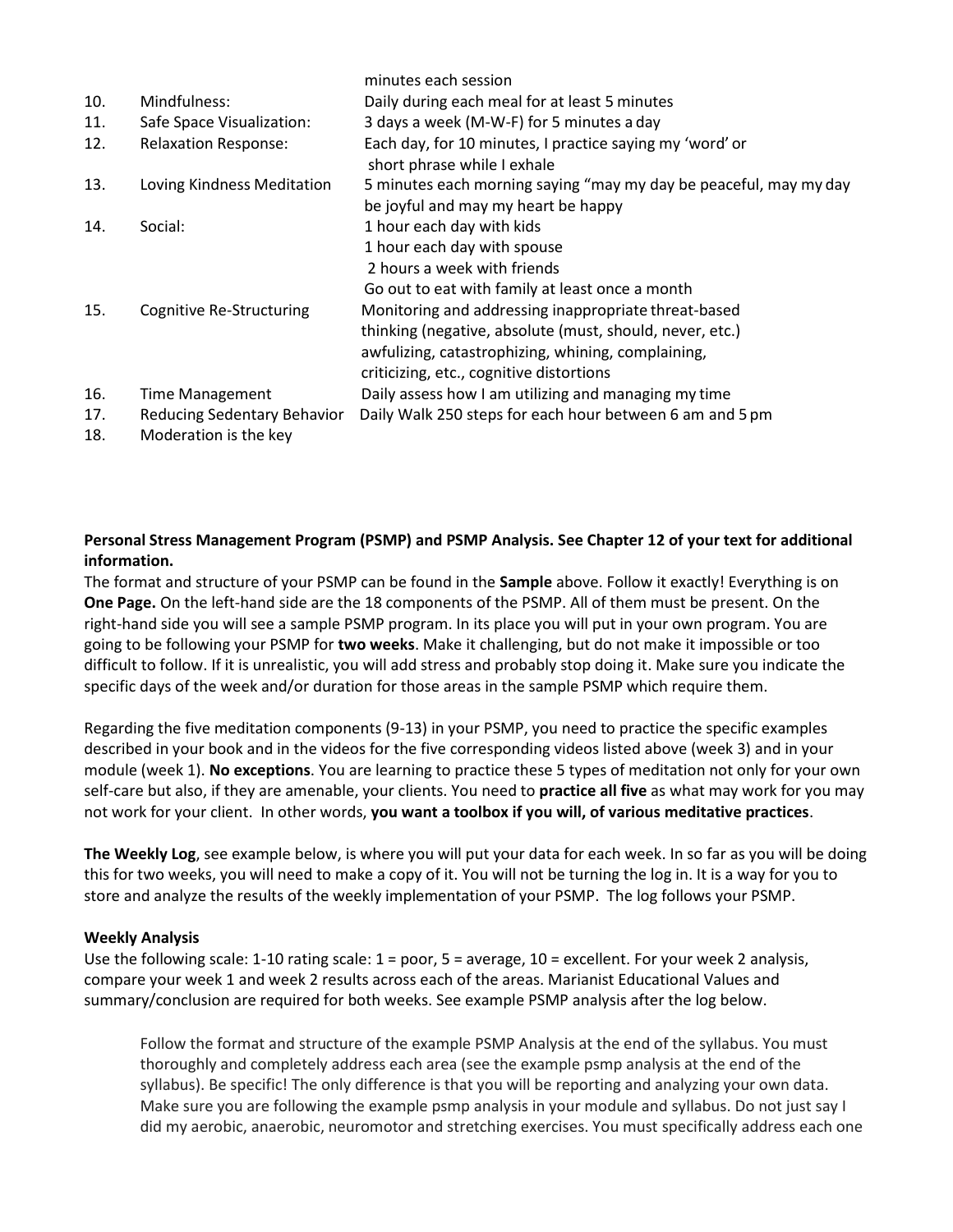individually and identify what exactly you did for each one. See the example psmp analysis. The same applies to each of the five meditation exercises. Be specific.

There will be both a qualitative and quantitative  $(1-10 \text{ rating scale: } 1 = \text{poor}, 5 = \text{average}, 10 = \text{excellent})$ description of your experiences (see example). If your experiences are positive, then indicate it as such. if they are negative then indicate it as such You are describing what happened to you in each of the areas. Make sure you address each area. Each area is a separate paragraph. Do not run together any of the areas. What did you learn about yourself in each area?

The most important aspect of the weekly analysis is the summary where you link together the various components of your PSMP. Make sure summary is clear and presented as a separate paragraph. In the conclusion/summary, what links did you find between the various areas? For example, how did the amount of sleep impact your level of energy? How did your energy level impact your exercise routine? What did you learn overall? See the example psmp analysis regarding length of the summary/conclusion. A couple of sentences summary/conclusion is not adequate or acceptable.

#### **Format:**

**Minimum 1 ½ pages (you can write more), 1-inch margins on all sides, size 12 font, separate introduction and conclusion, separate sections/paragraphs for each of the areas listed below. Do not run any of the sections together. No one paragraph papers. Separate cover page (cover page does not count as part of the minimum page requirement), with your name, course, semester, due date.**

#### **DAILY STUDENT LOG**

|                          | $10 =$ Great     |            |            |            |            |             |            |            |
|--------------------------|------------------|------------|------------|------------|------------|-------------|------------|------------|
|                          |                  | <b>SUN</b> | <b>MON</b> | <b>TUE</b> | <b>WED</b> | <b>THUR</b> | <b>FRI</b> | <b>SAT</b> |
| <b>SLEEP</b>             | No. of Hours:    |            |            |            |            |             |            |            |
| <b>Upon Waking</b>       | Rating:          |            |            |            |            |             |            |            |
| <b>MEALS</b>             | <b>Breakfast</b> |            |            |            |            |             |            |            |
|                          | Lunch            |            |            |            |            |             |            |            |
|                          | <b>Dinner</b>    |            |            |            |            |             |            |            |
|                          | <b>Snacks</b>    |            |            |            |            |             |            |            |
| <b>WATER CONSUMPTION</b> | How much:        |            |            |            |            |             |            |            |
|                          | <b>Rating:</b>   |            |            |            |            |             |            |            |
| <b>EXERCISE</b>          |                  |            |            |            |            |             |            |            |
| <b>Aerobic Exercise</b>  | Type:            |            |            |            |            |             |            |            |
|                          | Hours:           |            |            |            |            |             |            |            |
|                          | Rating:          |            |            |            |            |             |            |            |

**Rating of Feelings: 1 = Terrible**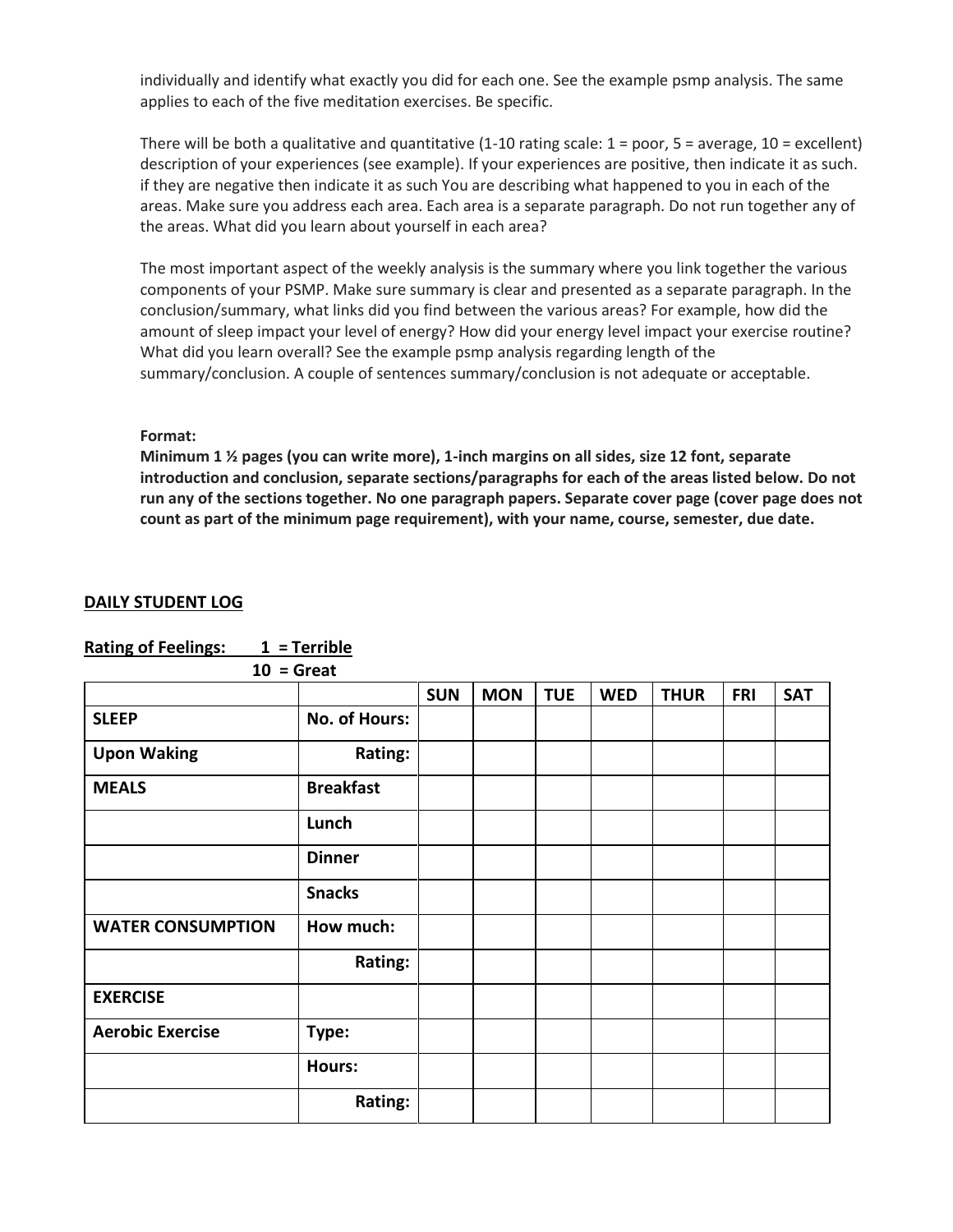| <b>Stretching</b>                           | Hours:        |            |            |            |            |             |            |            |
|---------------------------------------------|---------------|------------|------------|------------|------------|-------------|------------|------------|
|                                             | Rating:       |            |            |            |            |             |            |            |
| Neuromotor                                  | Type:         |            |            |            |            |             |            |            |
|                                             | Hours:        |            |            |            |            |             |            |            |
|                                             | Rating:       |            |            |            |            |             |            |            |
| <b>Anaerobic Exercise</b>                   | Type:         |            |            |            |            |             |            |            |
|                                             | Hours:        |            |            |            |            |             |            |            |
|                                             | Rating:       |            |            |            |            |             |            |            |
| <b>MEDITATION</b>                           |               |            |            |            |            |             |            |            |
| <b>Counting Breaths</b>                     | <b>Hours:</b> |            |            |            |            |             |            |            |
|                                             | Rating:       |            |            |            |            |             |            |            |
| <b>Mindfulness</b>                          | Hours:        |            |            |            |            |             |            |            |
|                                             | Rating:       |            |            |            |            |             |            |            |
| <b>Relaxation Response</b>                  | Hours:        |            |            |            |            |             |            |            |
|                                             |               |            |            |            |            |             |            |            |
|                                             | Rating:       | <b>SUN</b> | <b>MON</b> | <b>TUE</b> | <b>WED</b> | <b>THUR</b> | <b>FRI</b> | <b>SAT</b> |
| <b>Loving Kindness</b><br><b>Meditation</b> | <b>Hours</b>  |            |            |            |            |             |            |            |
|                                             | Rating:       |            |            |            |            |             |            |            |
| <b>Safe Space Visualization</b>             | Hours:        |            |            |            |            |             |            |            |
|                                             | Rating:       |            |            |            |            |             |            |            |
| <b>SOCIAL</b>                               | Type:         |            |            |            |            |             |            |            |
|                                             |               |            |            |            |            |             |            |            |
|                                             | <b>Hours:</b> |            |            |            |            |             |            |            |
|                                             | Rating:       |            |            |            |            |             |            |            |
| <b>RECREATION</b>                           | Type:         |            |            |            |            |             |            |            |
|                                             | Hours:        |            |            |            |            |             |            |            |
|                                             | Rating:       |            |            |            |            |             |            |            |
| <b>DAILY LOGGING</b>                        | Hours:        |            |            |            |            |             |            |            |
|                                             | Rating:       |            |            |            |            |             |            |            |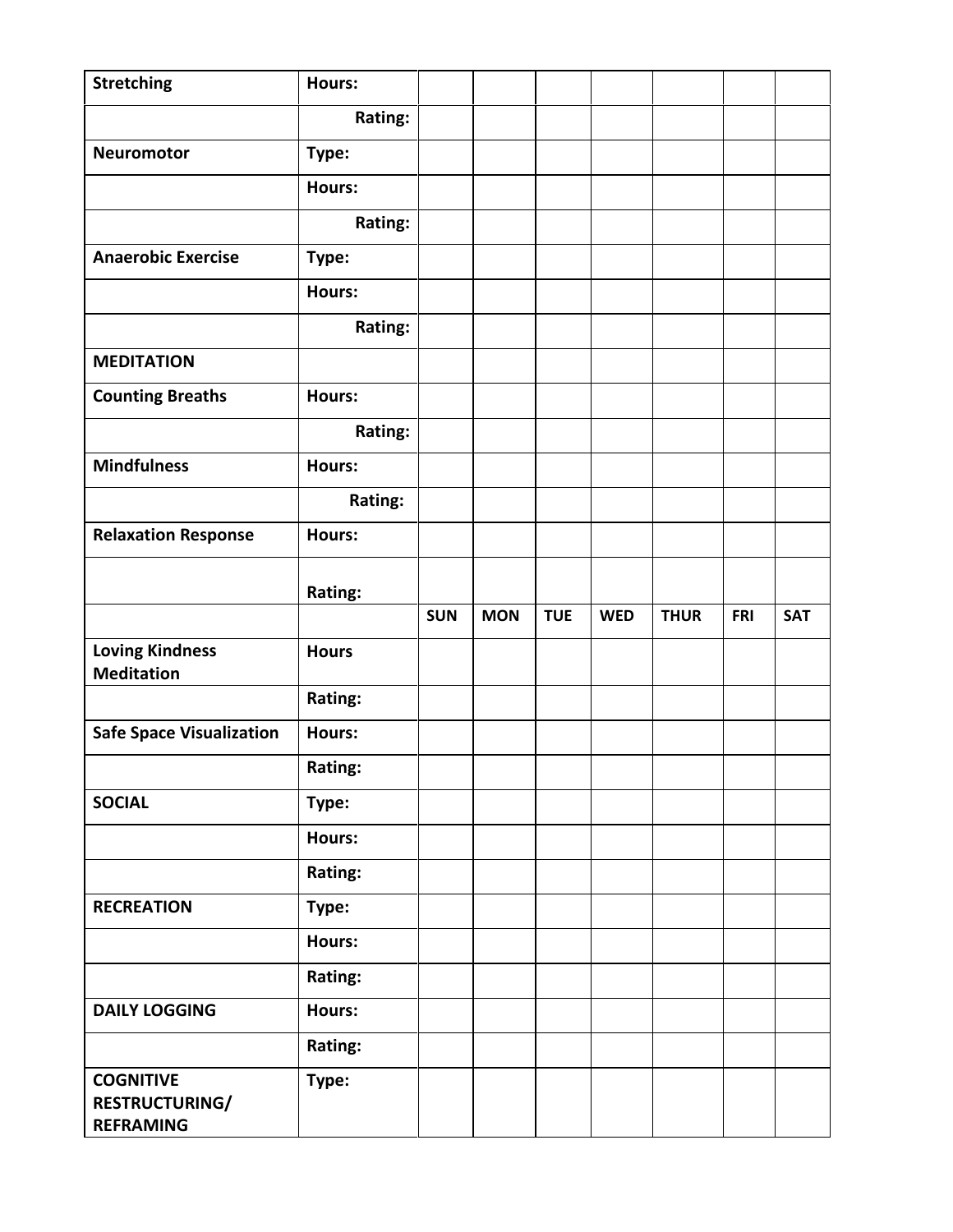|                           | Hours:                                      |  |  |  |  |
|---------------------------|---------------------------------------------|--|--|--|--|
|                           | Rating:                                     |  |  |  |  |
| <b>TIME MANAGMENT</b>     | Type:                                       |  |  |  |  |
|                           | Hours:                                      |  |  |  |  |
|                           | Rating:                                     |  |  |  |  |
| <b>SEDENTARY BEHAVIOR</b> | <b>Total Hours</b>                          |  |  |  |  |
|                           | <b>Hours Met</b><br><b>Movement</b><br>Goal |  |  |  |  |
|                           | Rating                                      |  |  |  |  |
| <b>COMMENTS:</b>          |                                             |  |  |  |  |

### **PSMP Analysis Format**

This is the first week of my pattern analysis. It took two days to get used to logging my life on the form that was provided for the class. It certainly is requiring me to be organized. At this point it is fairly routine and quite informative. I do need a lot of work. (6)

I averaged 6 hours of sleep a night. I don't think it was very restful (4). I did notice that I sleep more on the weekends than during the week. I had one day during the week where I got only 4 hours of sleep and I sure felt it the next day. Problems with energy (3), attention (4), focus (4), and impatience (2) were noted. Truth of the matter, I was kind of nasty to those around me. It is clear to me that inadequate sleep is quite problematic. I will be examining my sleeping patterns so that I get adequate rest.

My eating habits are a mess (3). I don't eat breakfast (I have no time) and pretty much survive on fast food and soda. Weekends are not much different. I suspect my eating habits also contribute to my lack of energy (3). I will start to eat breakfast on a regular basis beginning tomorrow. I will monitor how this meal impacts on my energy and attention levels.

I did not drink much water (2). I am sure the lack of water is also linked to my problems with energy (3), attention (4), and with being impatient (2). As noted in my PSMP I will begin to drink 90 ounces of water (body weight =180 and ½ of 180=90) per day.

As far as exercise is concerned, this is pretty new to me. My personal stress management program indicated I would 1) stretch (flexibility) for 10 minutes before and after my aerobic and anaerobic exercise, 2) walk 25 minutes three days a week, and swim 25 minutes three days a week (aerobic), 3) do a weight workout (anaerobic) with machines three days a week incorporating both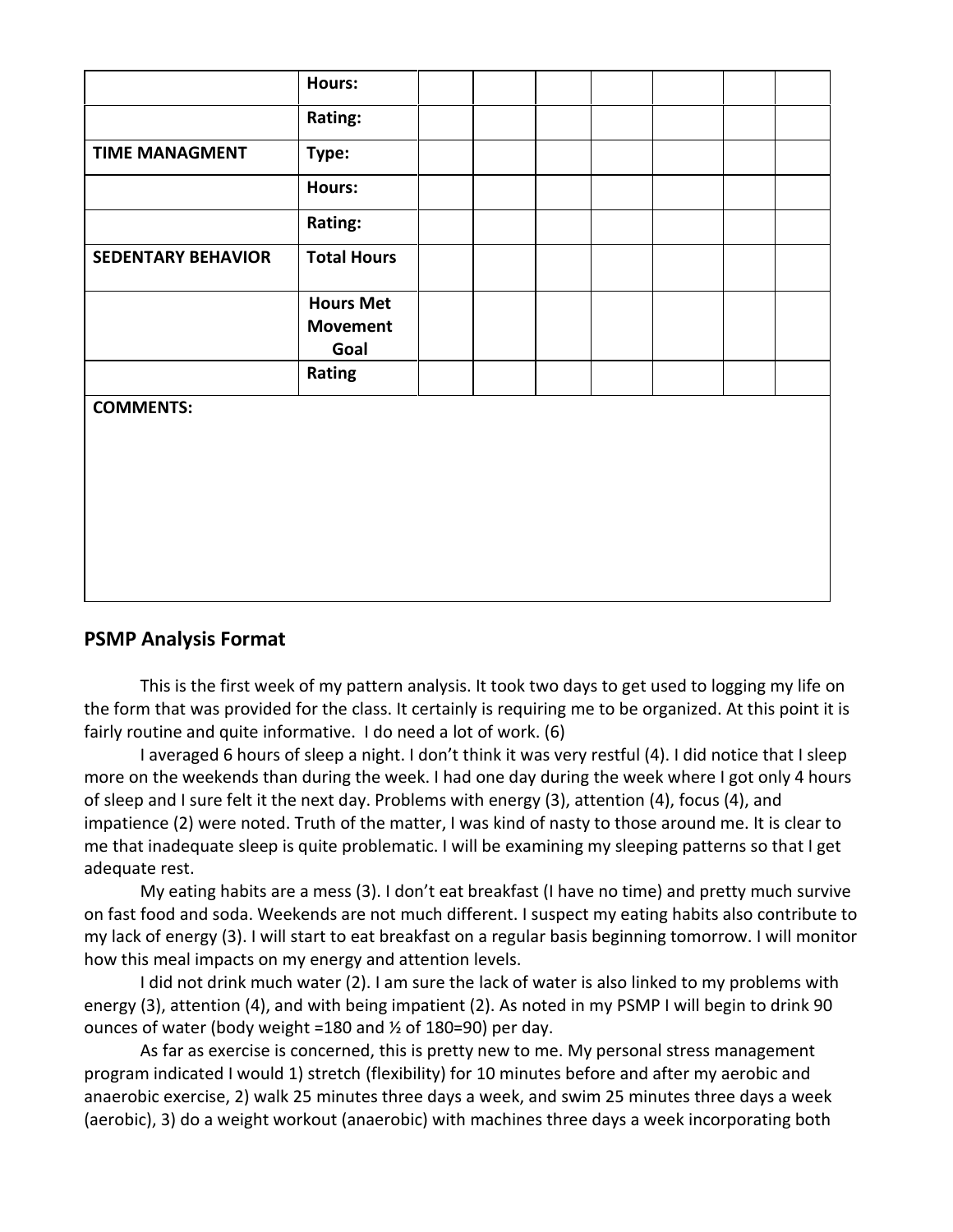upper and lower body, and 4) neuromotor/neuromuscular exercises daily for 30 minutes incorporating Taijiquan and Qigong. I did not meet my goal of stretching before and after each aerobic and anaerobic session as I missed two anaerobic sessions (7). I was able to meet my aerobic requirement as I walked three days for 25 minutes (8) and swam three days for 25 minutes (8). I did not meet my anaerobic requirement (3) of working out with the weight machines for three days as I was only able to work out one day for 30 minutes. I did exercises for both my upper body and lower body. I know. I know. I need to follow my schedule and incorporate two more weight workouts each week. Just so tired and my days are so long. I will include the push-ups, squats and abdominal crunches regime that we discussed in class for the second and third anaerobic exercise. This way I can do the second and third anaerobic component at home. I met my neuromotor/neuromuscular requirement (10) as I was able to perform my Taijiquan and Qigong for a total of 30 minutes eachday.

I liked the simple breathing exercise of counting breaths we did in the class. I did that for five minutes three times during the week. I felt rested (8). I met my goal here. I also liked the mindfulness exercise although it was really hard to stay focused and nonjudgmental in the present (5). I practiced mindfulness during my meals. My mind really raced around. I was able to practice the safe space visualization exercise three times during the week (8). I am able to forget my troubles in my visualized safe space by the mountains and ocean. I was successful in practicing the relaxation response daily for 10 minutes each day. My word 'still' kept me focused, centered, and relaxed (8). For me, the loving kindness meditation worked the best! I performed it for both myself and for my family members. I really noticed not only how good I felt after doing it in the morning, but also how this positive feeling carried throughout the day (10). Overall, I am really enjoying these meditative techniques and clearly see their benefit for my well-being.

School is going fine so far. I am taking two classes and I am enjoying them. I work full time for Longs and the job is fine. I was able to meet with my friends during the weekend and I did talk to two of them during the week (8). I spend 60 minutes each night watching the SciFi station. It is great for my relaxation (8). I played tennis once over the weekend. Need to do this more often. I did find myself, in spite of everything else, laughing and smiling each day. This seems to have an impact on my energy.

Managing my time has been quite an eye opener. I did not realize how much time during the day I waste complaining and whining (3). I know I need to get better organized (4), and put some structure into my day.

I was stunned regarding how much time during the day I spent being sedentary (2). Sitting at my desk at work (about 7 hours), watching TV (about 3 hours), and using my mobile phone/computer/tablet (about 5 hours). Mind you most of this is straight time without even getting out of my chair. This does not include eating or driving my car. On the weekends, it is even worse. I will start stretching and walking each day for 250 steps, for each hour, between 6 am and 5 pm. In addition, I need to cut down the amount of time I spend on my digital devices. I will start by reducing my time on my digital devices by 30 minutes each day during the week, and by 1 hour each day on the weekends.

Regarding my negative thinking and cognitive distortions, I noticed they were greater at the start (3) of the week than at the end of the week (5). I spent a lot of time complaining about customers and my fellow workers. I noticed I tended to have absolute expectations about how people must behave. When they didn't behave as I felt they should I got angry (3). In a lot of these instances, I noticed that my lack of restful sleep appeared to contribute to my negative thinking and cognitive distortions. Through the process of cognitive restructuring, I began reducing/eliminating negative thinking, removing problematic threat based thinking, examined and addressed my cognitive distortions, and developed preferences to replace my absolute problematic thoughts.